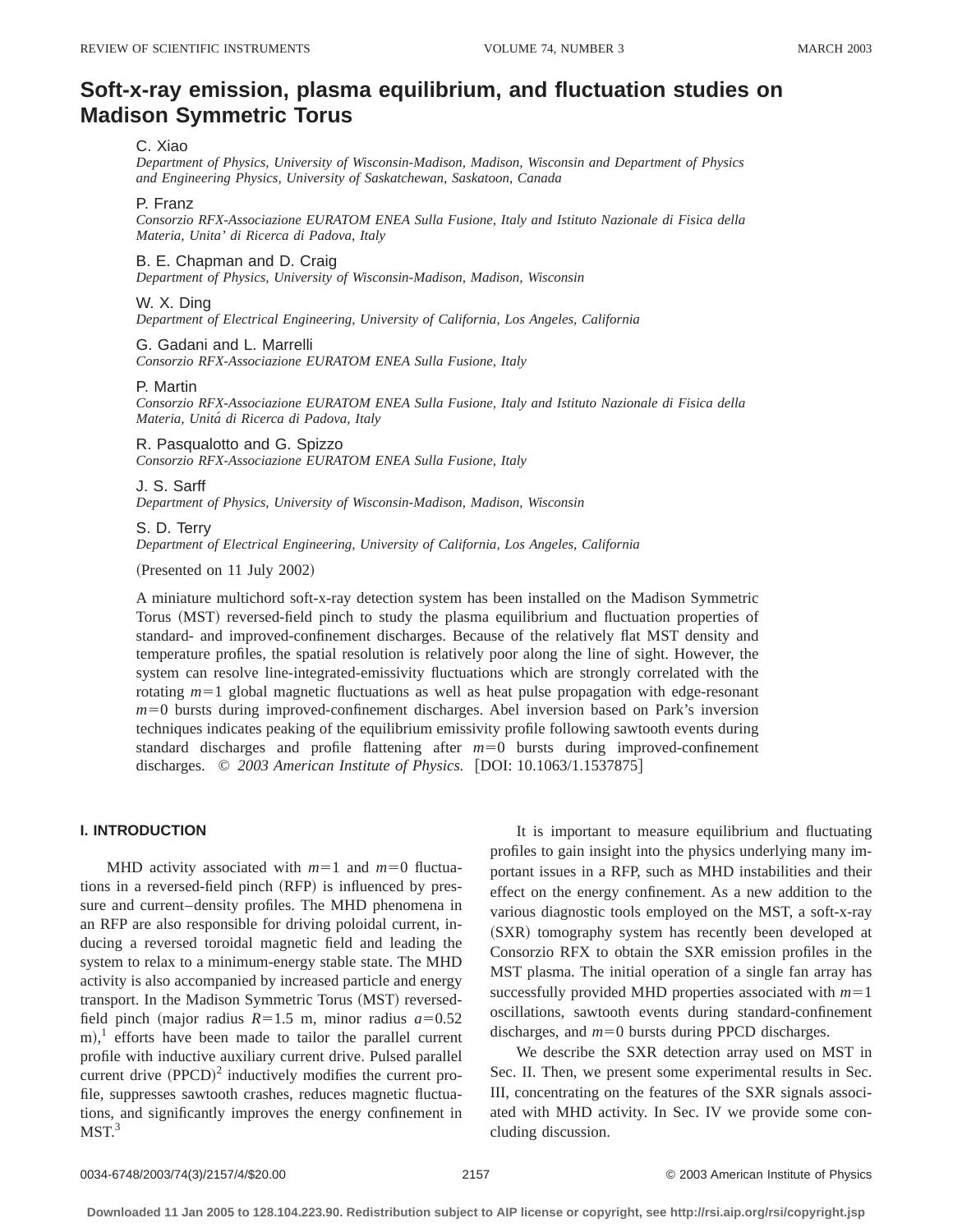

FIG. 1. Lines of sight of the SXR detector array in the MST reversed-field pinch. The diamonds indicate the centers of the lines of sight. The thick lines depict the regions that contribute 50% of the brightness for a simulated profile.

# **II. SXR DETECTOR ARRAY**

The SXR detection camera, designed and fabricated by the INFM-RFX Group within the framework of the INFM-PAIS Project "SOFTCAM," consists of an IRD  $AXUV-20EL<sup>4</sup>$  diode array with 20 diodes, a pinhole image slit, and a beryllium filter of a chosen thickness (typically 16  $\mu$ m). The miniature design allows the camera to be inserted through a small vertical port on MST. The lines of sight form a fan array. The plasma sampled by each diode has a radial spread of  $\sim$ 5 cm at the midplane of MST and a toroidal spread of 41 cm. Therefore, half of each line of sight overlaps adjacent lines of sight. Utilizing only every other diode in the array, there is no overlap in the diode sampling volumes. We typically use 12 diodes in the array, covering most of the plasma cross section. Figure 1 shows the geometry of the fan array, using every other diode in the array, on a poloidal cross section. The Shafranov-shifted magnetic surfaces are also depicted.

The SXR emissivity depends on plasma electron density, temperature, and impurity concentration. In order to estimate the resolution along each line of sight, we have simulated bremsstrahlung radiation from a pure hydrogen plasma, the x-ray absorption of the beryllium filter, and the electron density, and temperature profiles. The density and temperature profiles are expressed in the following equations:

$$
n = n_0 \left[ 1 - \left(\frac{r}{a}\right)^8 \right], \quad T_e = T_{e0} \left[ 1 - \left(\frac{r}{a}\right)^4 \right],
$$

where *r* is the minor radial coordinate,  $a=0.52$  m is the minor radius of MST, and  $n_0 = 1 \times 10^{13}$  cm<sup>-3</sup> ( $T_{e0} = 400$  eV) is the density (temperature) at  $r=0$ . In Fig. 1, the thick lines superimposed on the lines of sight represent the central portion of the line of sight that contributes 50% of the lineintegrated emissivity. The simulations have also shown that



FIG. 2. Discharge current and SXR signals from different SXR diodes during a 400 kA standard discharge (shot No.: 1 020 302 077); refer to Fig. 1 for diode chords.

the localization of the SXR measurements is better if more peaked density and temperature profiles are assumed for the same camera configuration. Although the measured SXR signals are by no means localized, the signals are heavily weighted towards the high-plasma-thermal-pressure region. This allows identification of some long wavelength global plasma structures associated with MHD activity using only one array without performing inversion. An irregular emission structure in the plasma with a radial/poloidal extent even smaller than the thick lines in Fig. 1 may be identified since  $10\%$  variations in the brightness (line-integrated emissivity) signal can be easily distinguished.

#### **III. EXPERIMENTAL RESULTS**

In this section we will describe the features of the SXR signals and their possible relation to MHD activity.

### **A. Brightness fluctuations**

Figure 2 depicts waveforms of plasma current and SXR signals during a standard-confinement 400 kA discharge in MST. Traces are (from top): plasma current  $I_p$ , SXR signal of diode 11, D11, near the Shafranov-shifted plasma center (see also Fig. 1), and three expanded SXR signals D7, D11, and D15 for diodes 7, 11, and 15, respectively, to emphasize the fluctuating part of the signals. During the discharge, the SXR signal D11 shows sawtooth features: it decreases sharply, recovers slowly, and decreases sharply again. All the other SXR diodes signals exhibit the same behavior. The sawtooth crash corresponds to magnetic reconnection. The

**Downloaded 11 Jan 2005 to 128.104.223.90. Redistribution subject to AIP license or copyright, see http://rsi.aip.org/rsi/copyright.jsp**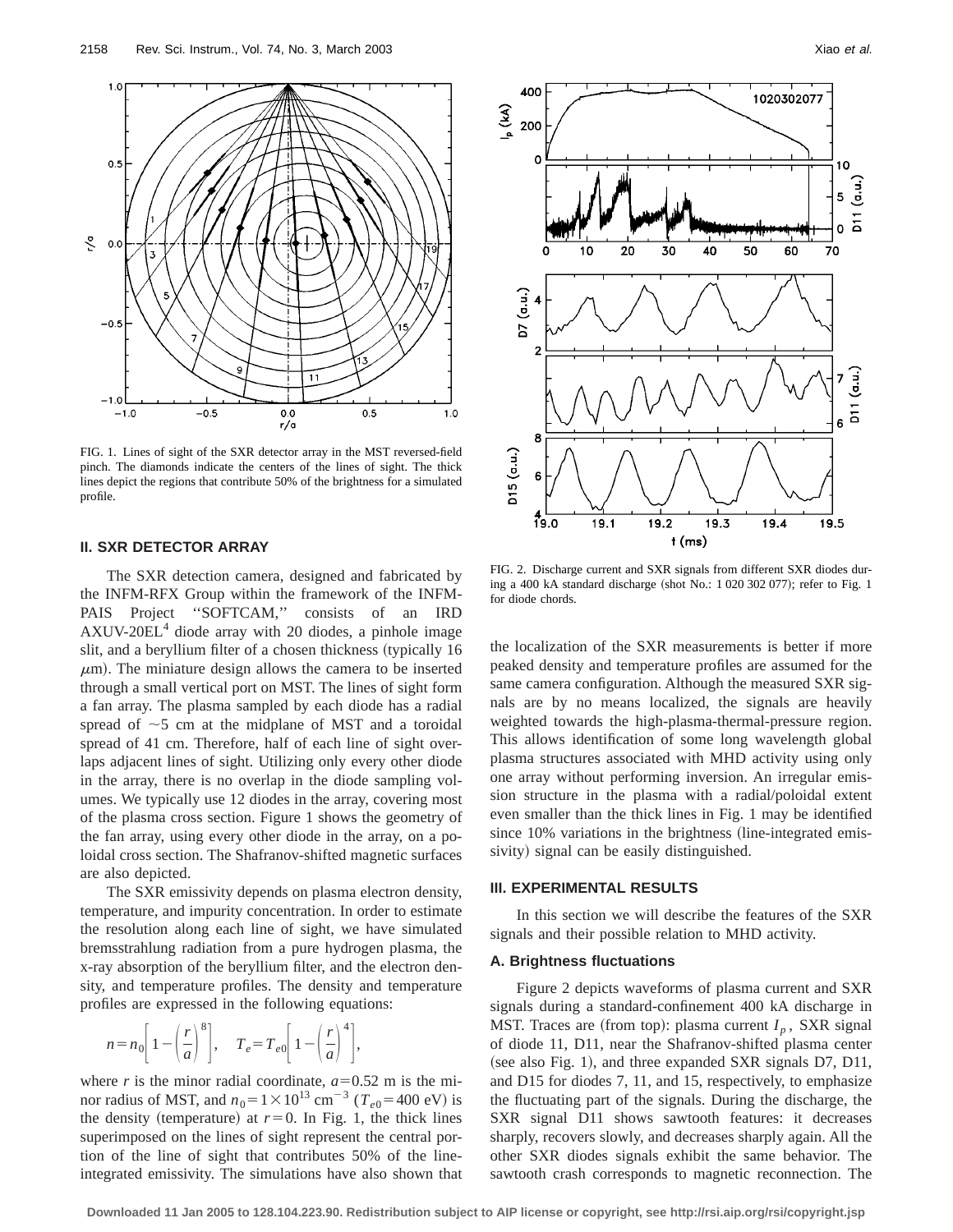

FIG. 3. Discharge current and SXR signals during a 400 kA PPCD discharge (shot No.:  $1 020 304 050$ ); refer to Fig. 1 for diode chords.

sudden drop in the SXR brightness at the sawtooth crash is an indicator of the confinement degradation, which has been measured with other diagnostics.

The expanded traces of D7 and D15, with centers of their lines of sight on the two sides of the Shafranov shifted centers, show nearly sinusoidal oscillations with  $\sim$ 180° phase shift. The oscillation frequency is around 10 kHz. The signal of diode 11 near the shifted plasma center oscillates at twice the frequency of the off-center channels. This frequency doubling results from the rotation of a bright, offcenter, helical structure.<sup>5,6</sup> These oscillations are highly coherent, at the fundamental frequency (10 kHz in this case), with the magnetic fluctuations detected by pickup coils at the plasma boundary, indicating that the magnetic fluctuations are closely related to the plasma temperature and density.

## **B. Heat pulse propagation**

Figure 3 shows the waveforms from a 400 kA PPCD discharge. The expanded traces for SXR signals D10, D7, and D5 are low-pass filtered  $(0.3 \text{ kHz})$  to emphasize the overall signal change after the  $m=0$  burst at  $t=15.8$  ms. The maximum SXR signal for D11 for this discharge is four times larger than that of the discharge shown in Fig. 2, indicating significantly higher electron temperature (constant density is controlled by gas puffing).

Unlike the standard-plasma sawtooth events during which the SXR brightness decreases by more than 80% percent, the decrease of the SXR signal is only 30% for the  $m=0$  burst in the PPCD discharge shown in Fig. 3, suggesting that perhaps some plasma region still maintains relatively



FIG. 4. (a) Line-integrated and (b) inverted SXR emission profiles at different times in a standard-confinement discharge (shot No.: 1 020 302 077). A sawtooth crash occurs just before 14 ms.

good confinement after the burst. The brightness of the inboard edge diode channels 1, 3, and 5 increases, and the brightness of other diode channels decreases after the burst. The time at which the maximum brightness occurs increases progressively for D5, D3, and D1, indicating radially outward heat pulse propagation. This phenomenon is similar to the sawtooth oscillations observed in the tokamak core region and the inverted oscillations in the edge region. Using a heat pulse propagation model developed for tokamaks, $\lambda$  the electron thermal diffusion coefficient during the  $m=0$  burst is roughly 100 m<sup>2</sup>/s in the region  $r \sim 30$  cm.

# **C. Equilibrium emissivity profiles**

Abel inversion based on Parker's method<sup>8</sup> is used to obtain SXR emissivity profiles. Parker's method includes the Shafranov shift, assumes up–down symmetry, and can be applied to parallel vertical chords only. In our inversion algorithm, the fan array geometry has been included. Instead of assuming up–down symmetry, the total path length of the line of sight, which twice enters a zone between two dividing circles, is included in the equation set  $B_i = \sum L_{ij} \varepsilon_j$ , where  $B_i$ is the brightness detected by diode  $i$ ,  $L_{ij}$  is the total path length in zone *j* for diode *i*, and  $\varepsilon_j$  is the average emissivity at those two locations where the line of sight enters the zone *j*. Inversion applied to a set of simulated data based on a